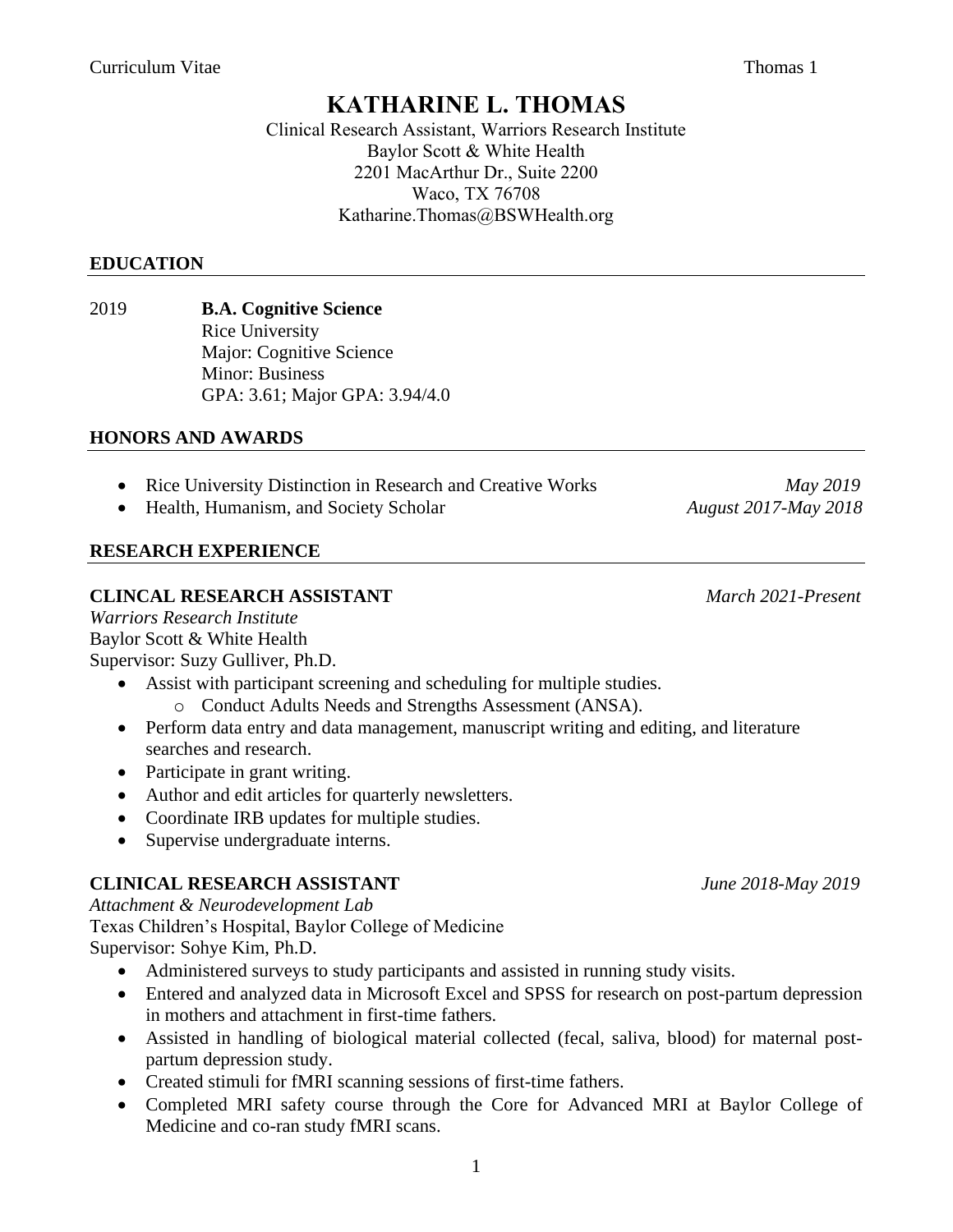#### **UNDERGRADUATE RESEARCH ASSISTANT** *September 2017-May 2018*

*Mental Illness Research Education and Clinical Center (MIRECC)* South Central Houston VA

Supervisors: Jennifer Bryan, Ph.D. and Ali Asghar-Ali, M.D.

- Developed and presented a lecture, learning aid/pocket guide, and standardized patient simulation on the topic of elder abuse for nursing students at the UT Cizik School of Nursing.
- Co-authored textbook chapter on the topic of elder abuse.
- Interviewed leadership within the South Central MIRECC for the organizational newsletter.

## **UNDERGRADUATE RESEARCH ASSISTANT** *May 2017-August 2017*

*Dickman Lab*

Baylor College of Medicine

Supervisor: J. David Dickman, Ph.D.

- Investigated the encoding of navigational information in pigeon brains by training and monitoring pigeon subjects to navigate mazes, press buttons, and seek food rewards.
- Assisted with first aid and veterinary care of flight birds.
- Prepared chemical solutions for lab use, created brain slides of pigeon subjects for analysis, and managed lab upkeep.

## **POSTERS & PRESENTATIONS**

- Bryan, J.L., McDaniel, A., Yusuf, Z., **Thomas, K.**, & Asghar-Ali, A. (September, 2018) Program for Advancing Cognitive disorders Education for Rural Staff (PACERS) Interprofessional Assessment. Poster presented at the 2018 Showcase of Educational Scholarship, Houston, TX.
- **Thomas, K.**, Bryan, J.L., Ross, M.E., Pickens, S.L., & Asghar-Ali, A., (May, 2018) Recognizing and Responding to Elder Abuse. Poster presented at the 2018 Alzheimer's Association Research Symposium, Houston, TX.
- **Thomas, K.**, Bryan, J.L., Asghar-Ali, A., Ross, M.E., & Pickens, S.L., (May, 2018) Elder Abuse Training. Poster presented at the 2018 Texas Academies Collaborative for the Health Professions-Southeast Educational (TEACH-S) Symposium, Houston, TX.
- Bryan, J.L., **Thomas, K**., Yusuf, Z., McDaniel, A., & Asghar-Ali, A. (May, 2018) Evaluation and Impact of the Program for Advancing Cognitive disorders Education for Rural Staff (PACERS). Poster presented at the 2018 Alzheimer's Association Research Symposium, Houston, TX.
- **Thomas, K.**, Bryan, J.L., Asghar-Ali, A., Ross, M.E., & Pickens, S.L., (April, 2018) Elder Abuse Training for Nursing Students. Poster presented at the Health Practicum Poster Presentation, Houston, TX.

## **PUBLICATIONS**

Ross, M. E., Bryan, J. L., **Thomas, K. L.**, Asghar-Ali, A. A., & Pickens, S. L. (2020). Elder abuse education using standardized patient simulation in an undergraduate nursing program. *Journal of Nursing Education, 59*(6), 331-335. https://doi.org/10.3928/01484834-20200520-06.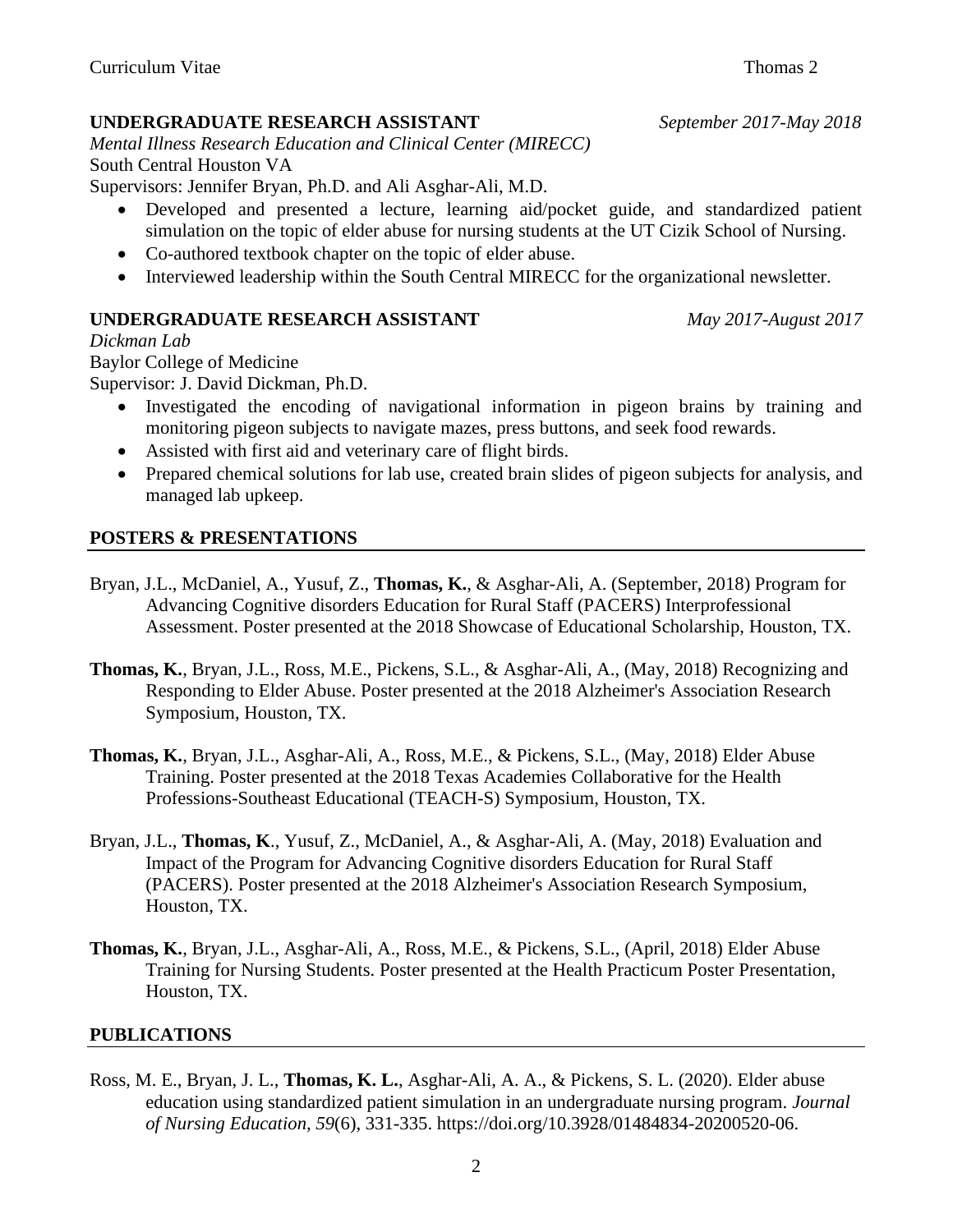Ross, M. E., **Thomas, K. L**., Pickens, S. L., Bryan, J. L., & Asghar-Ali, A. (2019) Elder abuse. In: M. Balasubramaniam, A. Gupta, R. R. Tampi (Eds.), *Psychiatric ethics in late life patients: Medicolegal and forensic aspects at the interface of mental health* (pp. 163- 182)*.* Switzerland: Springer Nature.

## **MANUSCRIPTS IN PREPARATION**

- Meyer, E., **Thomas, K.**, Coe, E., Pennington, M. L., Carpenter, T., Gulliver, S. B. (in prep). The Effects of Chronic Thought Suppression on Post-Traumatic Stress Symptom Severity in Firefighters.
- Boykin, D., Asghar-Ali, A. A., **Thomas, K.**, Bryan, J., Hundt, N. (in prep). Designing and Disseminating Direct-to Consumer Marketing for Psychotherapy with Community Stakeholder Engagement: A Novel Approach to Bridge the Treatment Gap.
- Hogan, J., Bryan, J., **Thomas, K.**, Ecker, A. (in prep). Cannabis Use Disorder in Active Duty Service Members and Veterans.
- Strack, J., Dupree, J., Cardenas, M., Nesbitt, K., Smith, J., **Thomas, K.**, Pennington, M. L., & Gulliver, S. B. (in prep). Mental health resources available to US firefighters.

## **ONGOING GRANT SUPPORT**

## **FEMA Grant Award: EMW-2019-FP-00474; Suzy Gulliver (PI)**

Developing Emotion Regulation Skills for Peer Support Specialists. The intended objective of this study is to create a peer-instructed, online Emotion Regulation Skills Training for firefighter peer support specialists to be disseminated via the International Association of Fire Fighters. The broad provision of these skills through the peer support network will bolster resiliency in fire service, particularly during times such as the COVID-19 pandemic.

Funding Period: 9/29/2020 - 8/28/2022 Total Direct Costs: \$943,917

Role: Clinical Research Assistant

## **Texas Veterans Commission (TVC) Grant Elizabeth Coe (PI)**

The specific aim of this project is to deliver evidence-based treatment through telehealth to Texas veteran and beneficiaries. The objectives are to break barriers to evidence-based care by decreasing cost and associated stigma and increasing accessibility and availability of culturally-aware treatment providers. By breaking these critical barriers, we expect to increase accessibility to evidence-based mental healthcare for Texas veterans and beneficiaries, particularly pertaining to PTSD and its associated disorders, thereby improving quality of life.

Funding period: 7/1/2020 - 6/30/2021

Total Direct Costs: \$454,546

Role: Clinical Research Assistant

## **Texas Health and Human Services Commission Texas Veterans + Family Alliance Grant Award Suzy Gulliver (PI)**

The specific aims of the proposed research are A) to offer an advanced training in Suicide Prevention Safety Planning (SPSP) for the Peer Support Specialists trained in our earlier project and offer additional Peer Support Trainings at Texas organizations and B) to deliver evidence-based treatment and parent skills training through telehealth to central Texas veterans and veteran families. The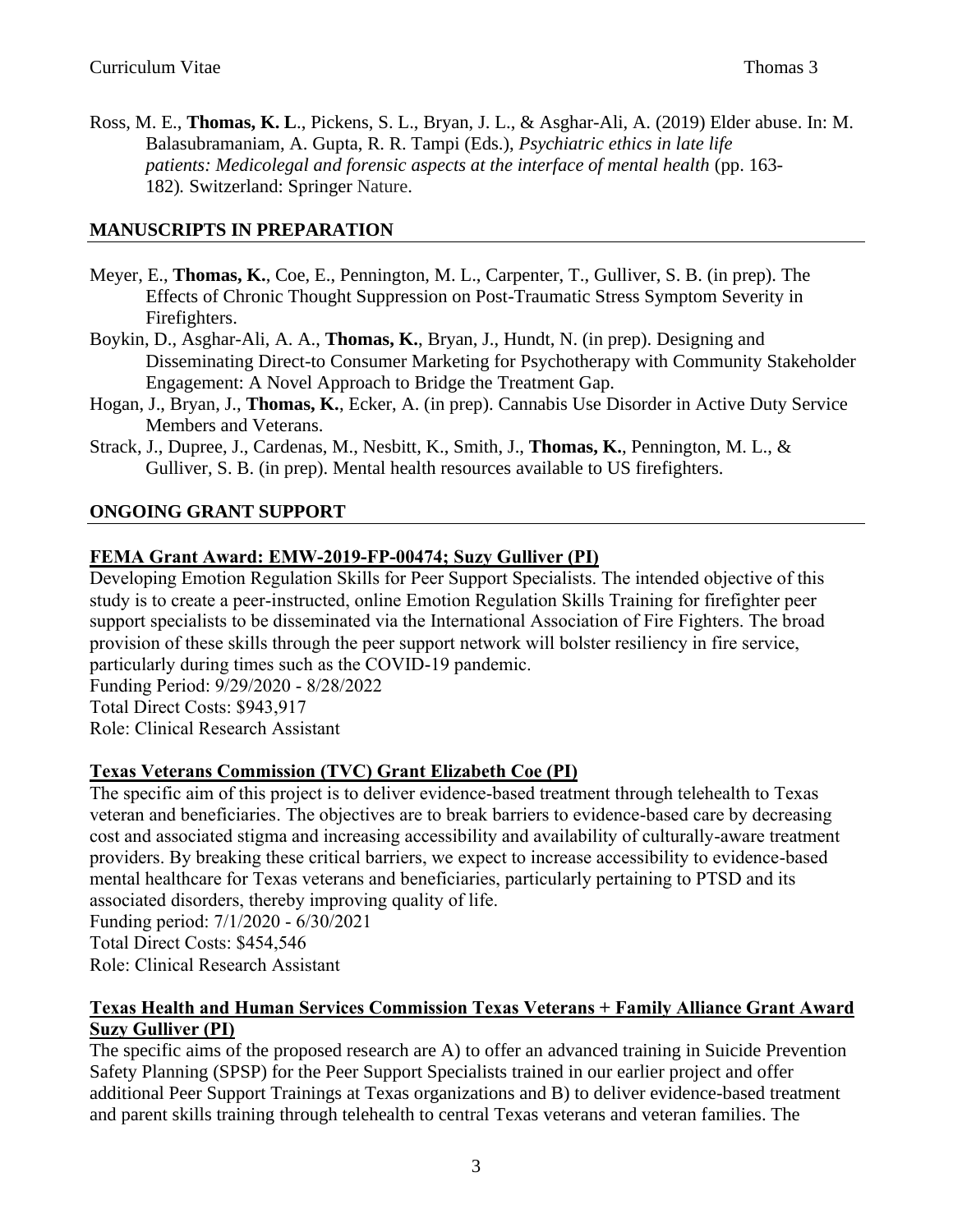#### Curriculum Vitae Thomas 4

objectives of these two simultaneous projects are to break barriers to evidence-based care by decreasing cost and associated stigma and increasing accessibility and availability of culturally-aware treatment providers. By breaking these critical barriers, we expect to increase accessibility to evidencebased mental healthcare for Texas veterans and veteran family members, particularly pertaining to PTSD and its associated disorders, thereby improving quality of life.

Funding period: 9/1/2019 - 8/31/2021 Total Direct Costs: \$883,828 Role: Clinical Research Assistant

## **WORK EXPERIENCE**

# **MEDICAL SCRIBE** *June 2019-March 2021* **SCRIBE AMBASSADOR** *July 2019-March 2021*

Scribe America

Houston, TX

- Completed all medical documentation for medical providers in the Texas Children's Hospital Orthopedic Surgery outpatient clinic (June 2019-March 2020) and the Gulf Coast Veterinary Services emergency room (April 2020-March 2021).
- Earned promotion to scribe trainer/ambassador following superior performance and demonstrated ability to quickly learn and master documentation process and clinic procedures.
- Trained new scribe hires on the medical documentation process using both EPIC and Cornerstone documentation platforms.
- Improved efficiency and workflow of the clinic by entering treatment orders and tracking diagnostic results in the Emergency Room.

**TOUR GUIDE** *May 2018-May 2019*

# Rice University

Houston, TX

- Welcomed and greeted all visitors to campus including middle and high school classes, visiting professors, and education research groups.
- Served as an admissions office representative to prospective students on campus visits.
- Conducted campus tours for visiting students, families, and professionals.

# **CAMPUS INVOLVEMENT & LEADERSHIP EXPERIENCE**

# **EXECUTIVE BOARD MEMBER** *April 2017-May 2019*

*Student Admissions Council*

- Rice University
	- Coordinated Rice student hosts for over 500 prospective high school students visiting the Rice University campus annually.
	- Served as an admissions office representative to prospective students on campus visits.
	- Oversaw logistics for the largest admitted students' event on campus annually.

# **PRESIDENT, FELLOWSHIP AND SERVICE COORDINATOR** *October 2015-May 2019*

*Catholic Student Association*

Rice University

• Organized and created the annual "Mental Health in the Church" lesson and discussion night.